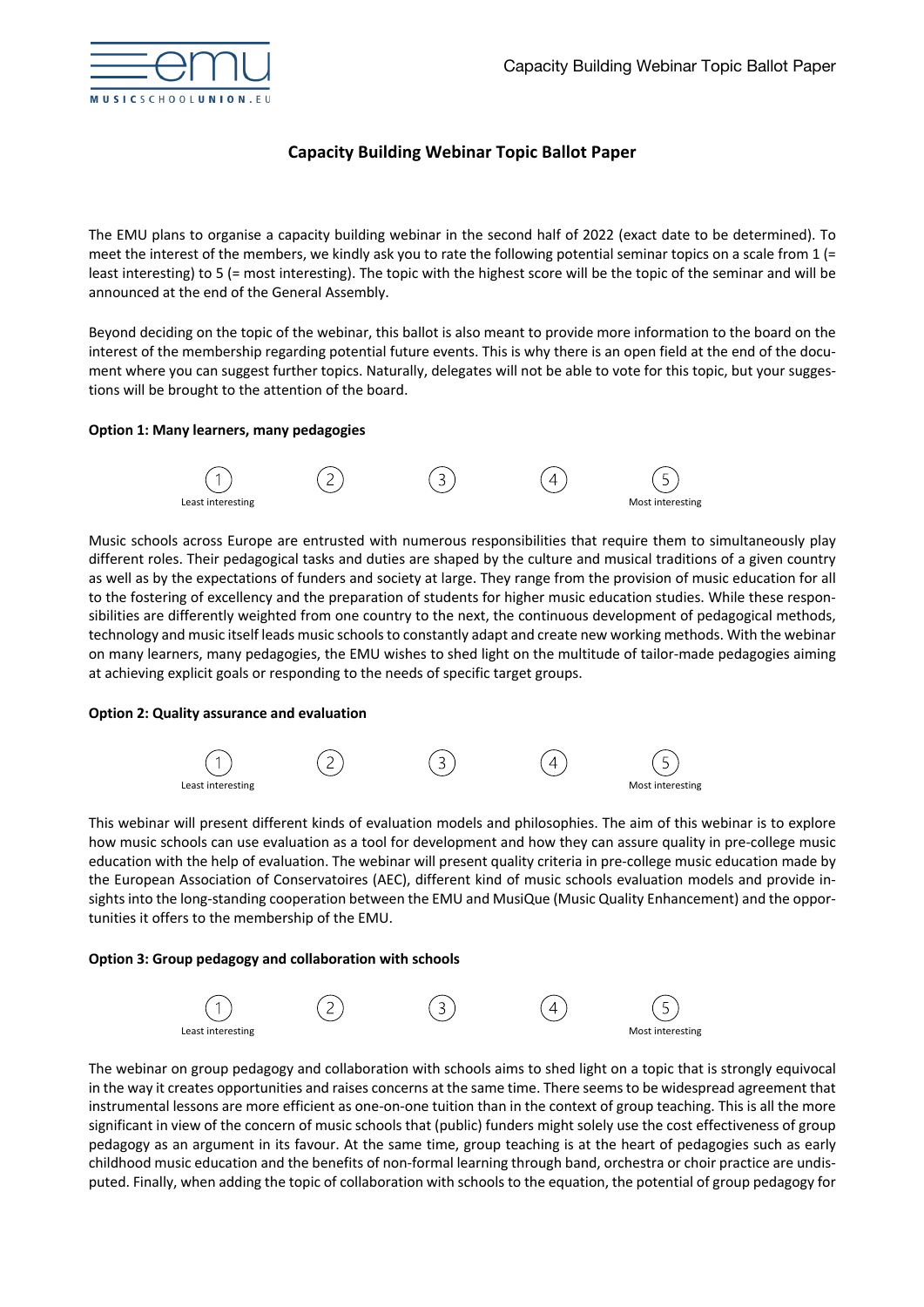

social inclusion and for promoting the benefits of music education for all becomes evident. The programme will therefore shed light on the opportunities and various models of group pedagogy while at the same time offer a platform for exchange and discussions around this topic.

# **Option 4: Early childhood music education**



The webinar aims to both introduce the topic of early childhood music education (ECME) to participants from countries with no or only little tradition for this kind of pedagogy, while at the same time bringing together different European perspectives on ECME for participants with more experience in the field. It offers insights into the different types of activities that can be included in ECME, while also providing advice on how to design lessons suited for the different age groups targeted within this type of pedagogy. It will both cover more theoretical reflections on the aims, benefits and expectations of ECME, while at the same time offer hands-on experiences in the field and showcase different types of lessons and activities.

## **Option 5: Digitisation in music education**



This webinar aims to shed light on the meaningful integration of digital tools in music education, to give the opportunity to engage in hands-on experience with digital tools and methods, and to inspire a more creative use of digital learning tools for music learning and teaching. By providing a platform for critical reflection and exchange on the experiences music teachers have made in the past years, the webinar wishes to promote a mindset for digitisation in music education that is "inspired by technology and driven by pedagogy". It will include interactive lectures and introductions to various tools while at the same time be a platform for exchange and discussion on IT-based tools in music education.

## **Option 5: EU funding for music schools**



This webinar aims to give an overview of different funding programmes and opportunities available at EU level and explore how music schools can benefit from them. This includes providing a general overview of the EU's mandates in the fields of culture and education, how these translate into actual cultural policies and eventually funding programmes. The webinar will focus especially on the European funding programme for culture, Creative Europe and on the European funding programme for education, Erasmus+. Furthermore, the webinar will also cover some less well-known programmes and give hints on where to look for further funding opportunities. Finally, the webinar is also meant as a platform for exchange for individuals interested in starting joint European cooperation projects.

## **Option 6: Collaboration with other arts education**



The webinar on collaboration with other arts education is based on the observation that music schools across Europe have quite different traditions in this field: While in some countries music schools have solely focused on teaching theory and practice of music for a long time, others have a long-standing tradition of teaching music jointly with other type of (performing) arts and finally, in some instances, music schools have only started to open up towards other type of arts education in recent years. This webinar therefore aims at exploring these traditions and developments. It will showcase